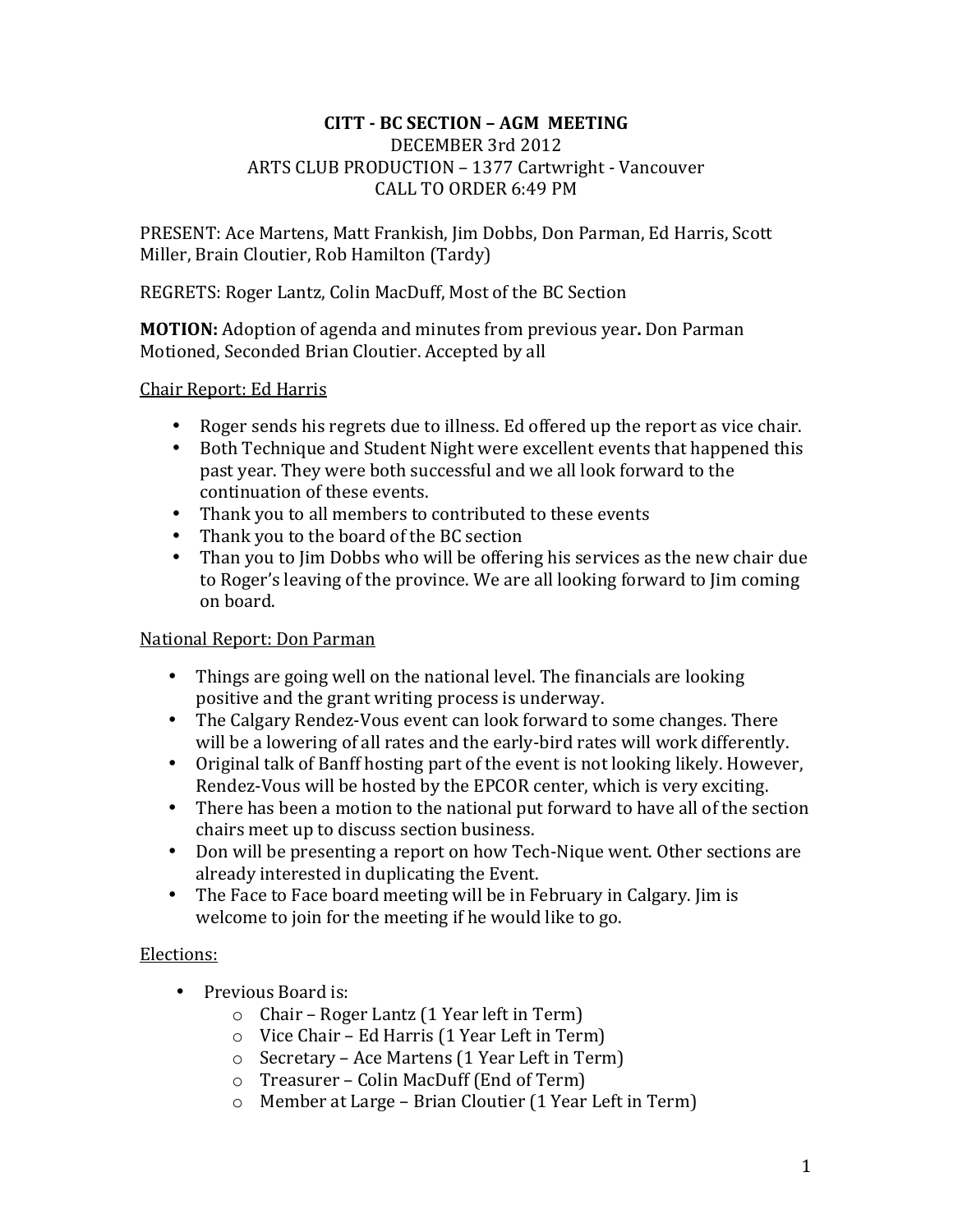**MOTION:** Nominations were put forward for  $\lim$  Dobbs as the new Chair by Brain Cloutier, seconded by Ed Harris. Also nominated by Ace Martens Vote passed unanimously. 

**MOTION:** Nomination for Colin to renew his term was voted and passed unanimously (in his absence)

- Jim's role as chair will be the start of a new term to better break up the renewal dates of the board.
- Board for 2013 as voted in (unanimously for each member) is:
	- $\circ$  Chair Jim Dobbs (Beginning of Term)
	- $\circ$  Vice Chair Ed Harris (1 Year Left in Term)
	- $\circ$  Secretary Ace Martens (1 Year Left in Term)
	- $\circ$  Treasurer Colin MacDuff (Beginning of Term)
	- $\circ$  Member at Large Brian Cloutier (1 Year Left in Term)

**ACTION:** Ace will deliver new board list to National

**ACTION:** Don will send a new "Board Member Commitment Pledge" to all members of the board. Jim is to fill out a pledge sheet and send it to Ace. Colin also has to fill out a new commitment pledge and send to Ace.

**ACTION:** Ace will get insurance info from Monique Corbeil at the National Office for new board members to fill out.

**Financial Reports:** 

• Financial report for 2013 was undelivered by Colin.

**ACTION:** Colin needs to deliver a report of actual and a budget for 2013 for review.

**MOTION:** Move that the financial report and review be moved to the next section meeting for review by Don Parman, seconded by Brian Cloutier. Accepted by all.

2013 Programming and Governance Calendar:

- Student Night
	- $\circ$  Jan 11<sup>th</sup> 2013
	- $\circ$  Possible venues of Michael J Fox Theatre or The Stanley.

**ACTION:** Jim will check on the Michael J availability. Ace will check on The Stanley

- Health and Safety Day/ TD Roundtable
	- $\circ$  Talk was had about merging the two events and doing them outside of the lower mainland.
	- $\circ$  One set of events would happen in the interior, and the other on the island.
	- $\circ$  For the Island event, we would possibly be looking at the 2<sup>nd</sup> week of July.